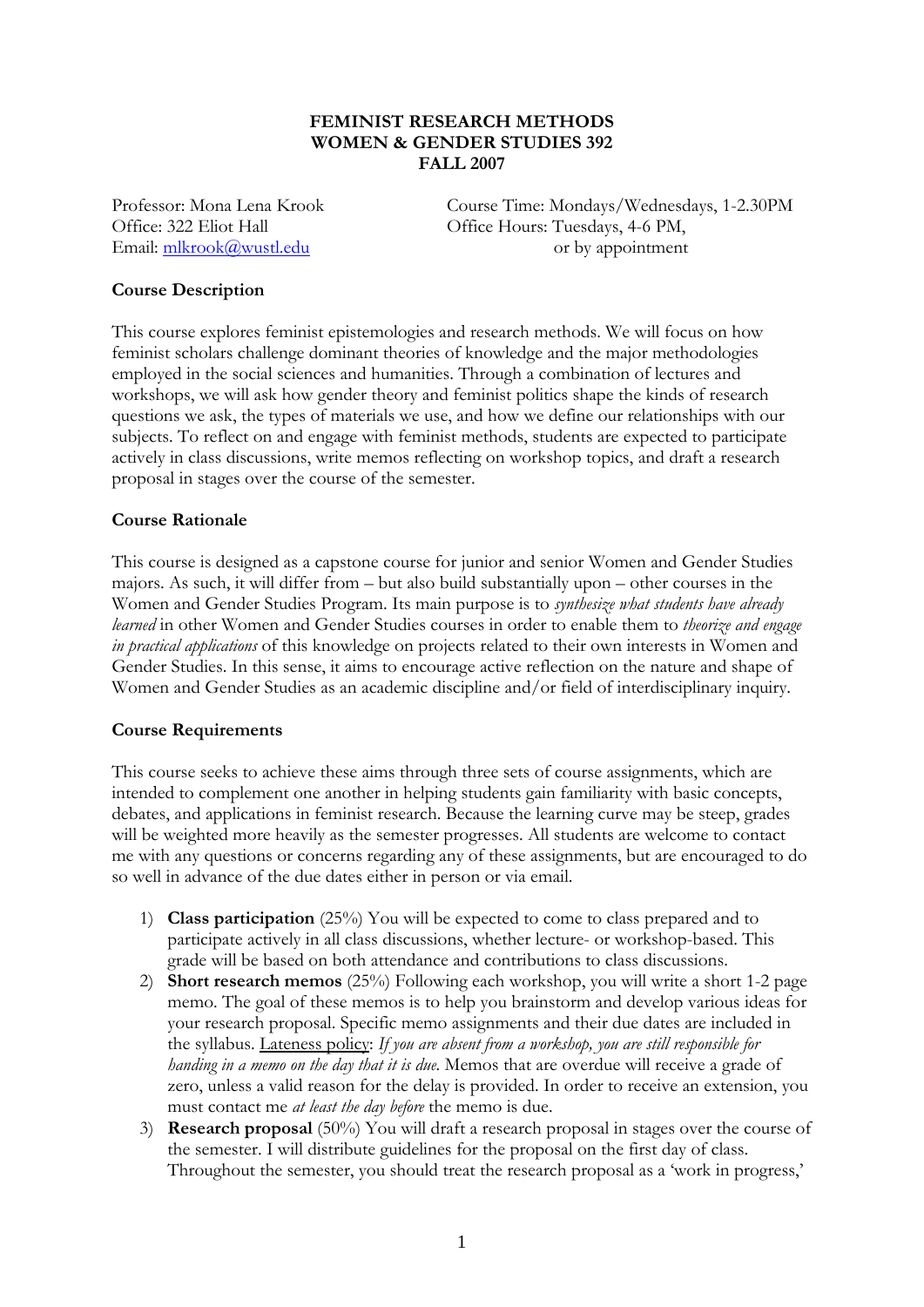to be revised and further developed as the course goes on. Deadlines: a research question on September 19, a first section on October 10, a second section on November 14, and the final paper on December 12. Lateness policy: Late papers *will not be accepted*, unless a valid reason for the delay is provided. In order to receive an extension, you must contact me *at least the day before* the paper is due.

### **Course Policies**

This course seeks to promote active learning and foster a positive classroom environment. To help accomplish these goals, students should take note of the following course policies:

- **Attendance** is required. The readings serve as a background, not as a substitute, for the lectures and workshops. Missing or not participating in class discussions will result in a deduction in your class participation grade and will affect your ability to produce the best research proposal.
- **Late papers** and **email submissions** will not be accepted. Any requests for exceptions to these rules must be made *in advance of the due date* (i.e., at least the day before).
- The field of women and gender studies is fundamentally concerned with rethinking how and what we 'know' about the world. To benefit most from this course, it is therefore crucial that students **actively seek to make connections** between this and other courses in the Women and Gender Studies Program, as well as **raise questions** when these links may be hard to see.
- **Making appointments** to meet with me is strongly encouraged at all points in the semester, especially – but not exclusively – when students do not understand content covered in the course, or have questions about the assignments. The best way to reach me is **via email** or **before or after each class session**.

# **Required Texts**

All of the readings will be available on ERes (password "feminist"), with the exception of two books that are available for purchase at the campus bookstore:

Hesse-Biber, Sharlene Nagy and Patricia Lina Leavy. 2007. *Feminist Research Practice: A Primer*. Thousand Oaks: Sage.

Caroline Ramazanoğlu with Janet Holland. 2002. *Feminist Methodology: Challenges and Choices*. Thousand Oaks: Sage.

# **COURSE SCHEDULE**

#### **August 29: Course Introduction**

No assigned reading – discussion of course aims and introduction to feminist epistemology and research methods.

#### **September 3: NO CLASS, LABOR DAY**

#### **September 5: NO CLASS**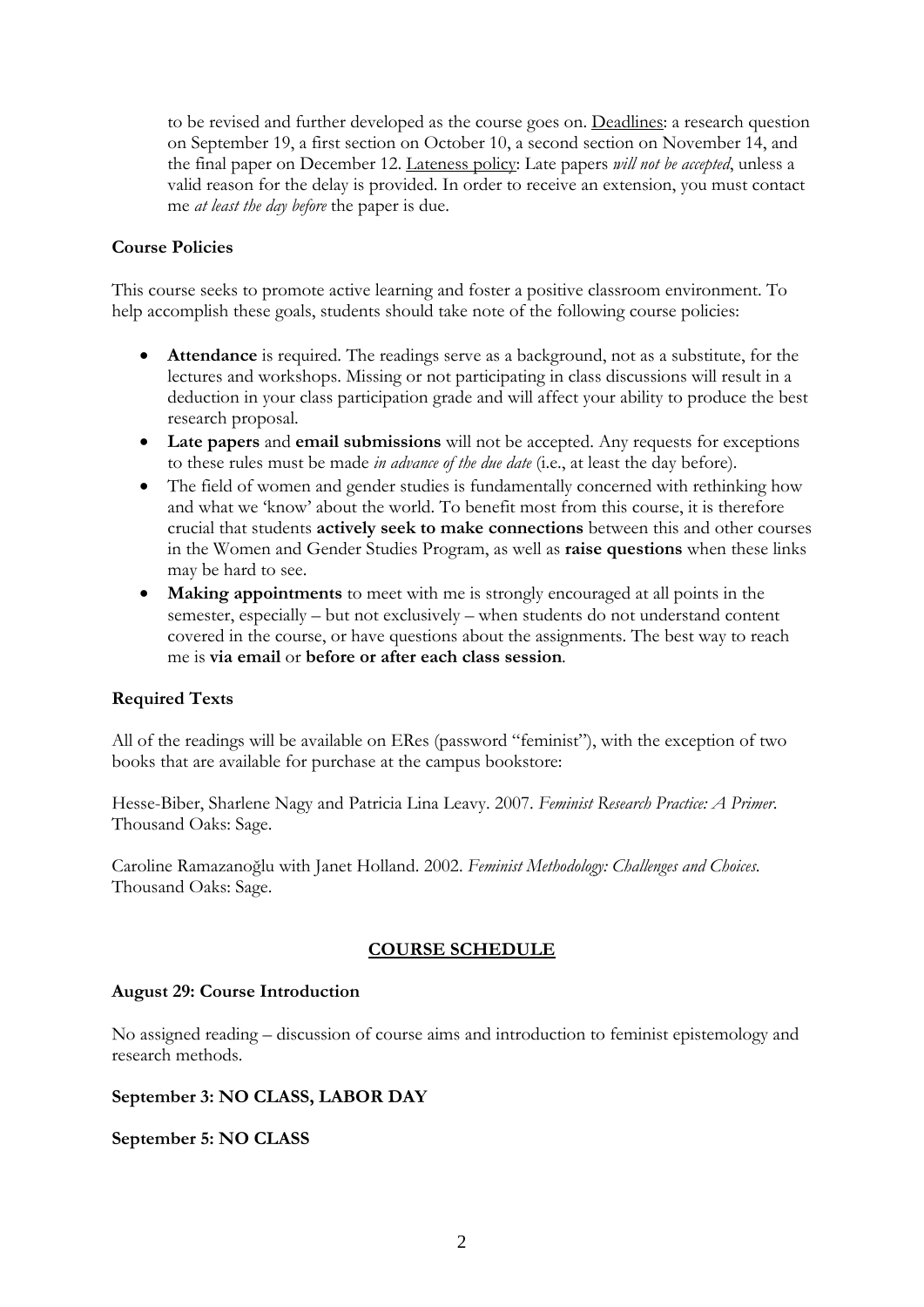#### **September 10: The Enlightenment and the Scientific Method**

Caroline Ramazanoğlu with Janet Holland. 2002. "Reason, Science and Progress: Feminism's Enlightenment Inheritance." Pp. 23-40 in Ramazanoğlu with Holland.

Caroline Ramazanoğlu with Janet Holland. 2002. "Can Feminists Tell the Truth? Challenges of Scientific Method." Pp. 41-59 in Ramazanoğlu with Holland.

### **FEMINIST EPISTEMOLOGIES**

#### **September 12: Feminist Approaches to Theories of Knowledge**

Abigail Brooks and Sharlene Nagy Hesse-Biber. 2007. "An Invitation to Feminist Research." Pp. 1-24 in Hesse-Biber and Leavy.

Hélène Cixous. 2000. "Feminine Writing and Women's Difference." Pp. 253-275 in *French Feminism Reader*, ed. Kelly Oliver. New York: Rowman & Littlefield.

Alison M. Jaggar. 1989. "Love and Knowledge: Emotion in Feminist Epistemology." In *Gender/Body/Knowledge: Feminist Reconstructions of Being and Knowing*, ed. Alison M. Jaggar and Susan R. Bordo. New Brunswick: Rutgers University Press.

#### **September 17: Gender as an Analytic Category**

Joan Wallach Scott. 1988. "Gender: A Useful Category of Historical Analysis." Pp. 28-50 in *Gender and the Politics of History*. New York: Columbia University Press.

Mary Hawkesworth. 2006. "Gender as an Analytic Category." Pp. 145-175 in *Feminist Inquiry: From Political Conviction to Methodological Innovation*. New Brunswick: Rutgers University Press.

#### **September 19: Workshop on Researching 'Sex' and 'Gender'**

*\*Research question due.* 

Sevcik, Kimberley. 2007. "Dateline Mexico: Where It Pays to Be a Girl." *Marie Claire* 14, no. 3: 120-127.

*Memo due on September 24: How do you employ sex/gender as an analytic category in your research project?* 

#### **September 24: Feminist Standpoint Theory**

Caroline Ramazanoğlu with Janet Holland. 2002. "From Truth/Reality to Knowledge/Power: Taking a Feminist Standpoint." Pp. 60-79 in in Ramazanoğlu with Holland

Abigail Brooks. 2007. "Feminist Standpoint Epistemology: Building Knowledge and Empowerment Through Women's Lived Experience." Pp. 53-82 in Hesse-Biber and Leavy.

#### **September 26: Workshop on Kitchen Stories**

*Memo due on October 1: What does Kitchen Stories share with feminist critiques of the 'scientific method'?*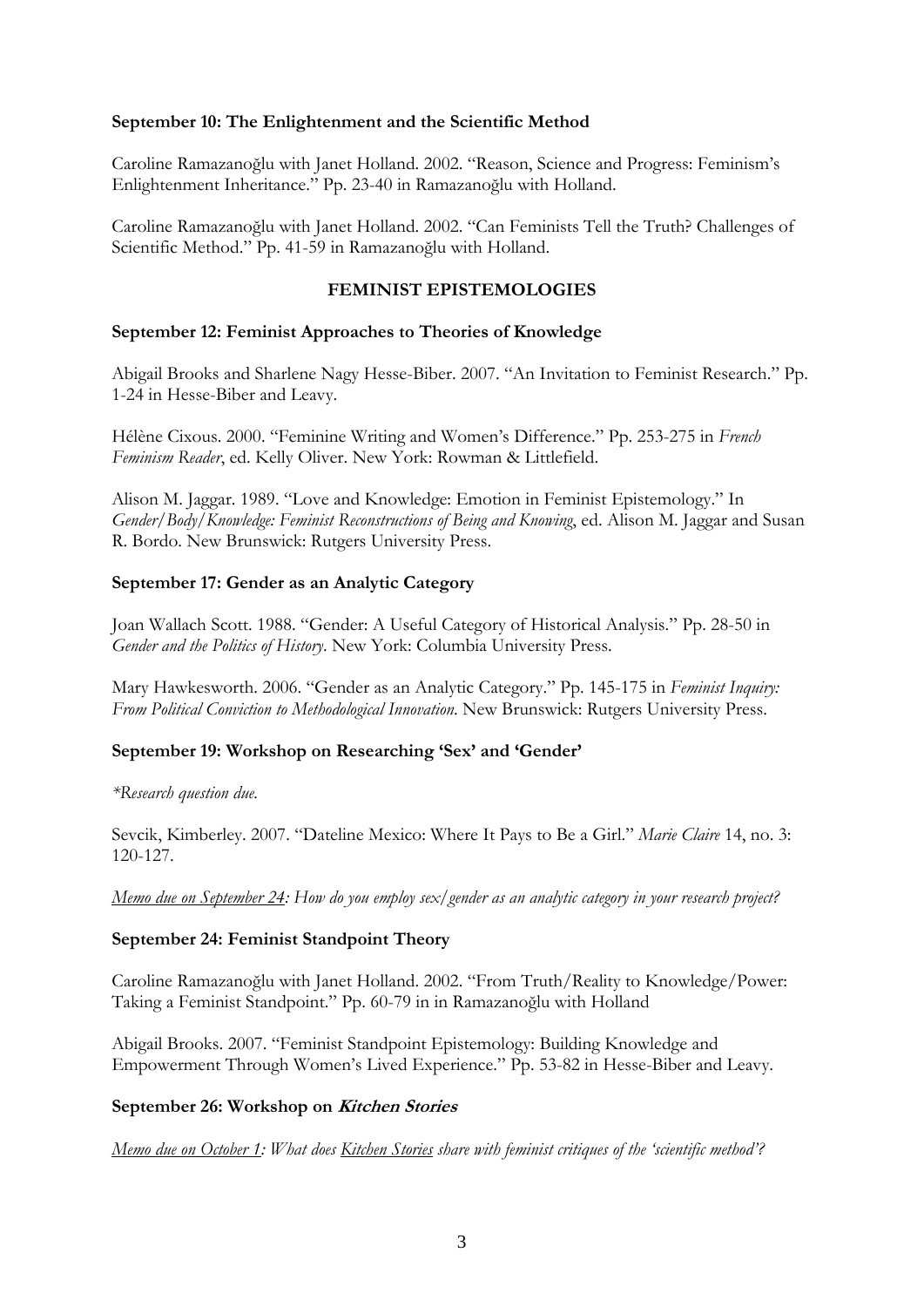### **October 1: Essentialism and Intersectionality**

Hancock, Ange-Marie. 2007. "When Multiplication Doesn't Equal Quick Addition: Examining Intersectionality as a Research Paradigm." *Perspectives on Politics* 5, no. 1: 63-79.

Jane Roland Martin. 1994. "Methodological Essentialism, False Difference, and Other Dangerous Traps." *Signs: Journal of Women in Culture and Society* 19, no. 3: 630-657.

## **October 3: Workshop on Essentialism and Psychoanalytic Theory**

*Guest: Susan Stiritz, Women and Gender Studies Program* 

Lorde, Audre. 2001. "Uses of the Erotic: The Erotic as Power." Pp. 285-290 in *Black Feminist Criticism*, ed. Jacqueline Bobo. Oxford: Blackwell Press.

Showalter, Elaine. 1985. "Feminist Criticism in the Wilderness." Pp. 243-271 in *The New Feminist Criticism: Essays on Women, Literature, and Theory*, ed. Elaine Showalter. New York: Pantheon.

Lerner, H. E. 1976. "Parental Mislabeling of Female Genitals as a Determinant of Penis Envy and Learning Inhibitions in Women." *Journal of the American Psychoanalysis Association* 24: 269-283.

Person, Ethel Spector. 2004. "Personal Power and the Cultural Unconscious: Implications for Psychoanalytic Theories of Sex and Gender." *Journal of the American Academy of Psychoanalysis and Dynamic Psychiatry* 32, no. 1: 59-75.

*Memo due on October 8: How do you address issues of essentialism and intersectionality in your research project?*

#### **October 8: Postmodern Challenges to (Feminist) Epistemology**

Caroline Ramazanoğlu with Janet Holland. 2002. "Escape from Epistemology? The Impact of Postmodern Thought on Feminist Methodology." Pp. 83-104 in Ramazanoğlu with Holland.

Patricia Lina Leavy. 2007. "Feminist Postmodernism and Poststructuralism." Pp. 83-108 in Hesse-Biber and Leavy.

#### **DOING FEMINIST RESEARCH**

#### **October 10: Workshop on Beginning a Feminist Research Project**

*\*First section due.* 

Caroline Ramazanoğlu with Janet Holland. 2002. "Choices and Decisions: Doing A Feminist Research Project." Pp. 145-164 in Ramazanoğlu with Holland.

*Memo due on October 15: What is your approach – and general plan – for your research project?* 

#### **October 15: Feminist Action Research**

Bev Gatenby and Maria Humphries. 2000. "Feminist Participatory Action Research: Methodological and Ethical Issues." *Women's Studies International Forum* 23, no. 1: 89-105.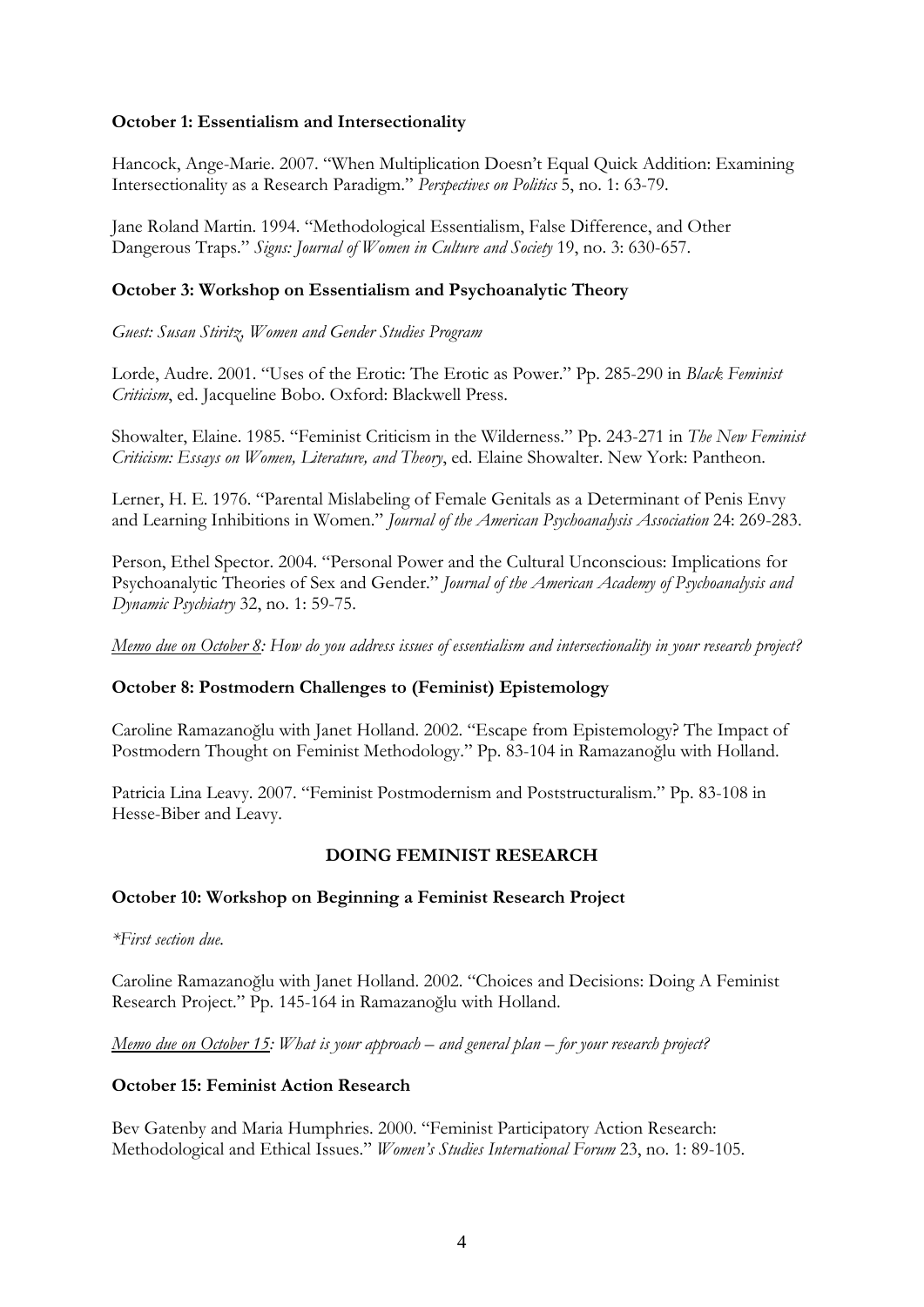Francesca M. Cancian. 1996. "Participatory Research and Alternative Strategies for Activist Sociology." Pp. 187-205 in *Feminism and Social Change*, ed. Heidi Gottfried. Urbana: University of Illinois Press.

### **October 17: Workshop on Participatory Action Research**

*Guest: Shanti Parikh, Department of Anthropology and Archaeology*

Readings to be announced.

*Memo due on October 22: How and why might you apply – or not apply – action work in your research project?*

## **October 22: Feminist Interviewing**

Sharlene Nagy Hesse-Biber. 2007. "The Practice of Feminist In-Depth Interviewing." Pp. 111- 148 in Hesse-Biber and Leavy.

N. Puwar. 1997. "Reflections on Interviewing Women MP's." *Sociological Research Online* 2, no. 1.

Gesa E. Kirsch. 2005. "Friendship, Friendliness, and Feminist Fieldwork." *Signs: Journal of Women in Culture and Society* 30, no. 4: 2163-2172.

## **October 24: Workshop on Conducting Interviews**

Lois Presser. 2005. "Negotiating Power and Narrative in Research: Implications for Feminist Methodology." *Signs: Journal of Women in Culture and Society* 30, no. 4: 2067-2090.

Donna Luff. 1999. "Dialogue Across the Divides: 'Moments of Rapport' and Power in Feminist Research with Anti-Feminist Women." *Sociology* 33, no. 4: 687-703.

*Memo due on October 29: How and why might you apply – or not apply – interviews in your research project?*

#### **October 29: Feminist Ethnography**

Elana D. Buch and Karen M. Staller. 2007. "The Feminist Practice of Ethnography." Pp. 187- 221 in Hesse-Biber and Leavy.

Schwedler, Jillian. 2006. "The Third Gender: Western Female Researchers in the Middle East." *PS* 39, no. 3: 425-428.

Judith Stacey. 1996. "Can There Be a Feminist Ethnography?" Pp. 88-103 in *Feminism and Social Change: Bridging Theory and Practice*, ed. Heidi Gottfried. Urbana: University of Illinois Press.

#### **October 31: Workshop on Born into Brothels**

*Memo due November 5: In what ways is Born into Brothels a feminist ethnography – or not?*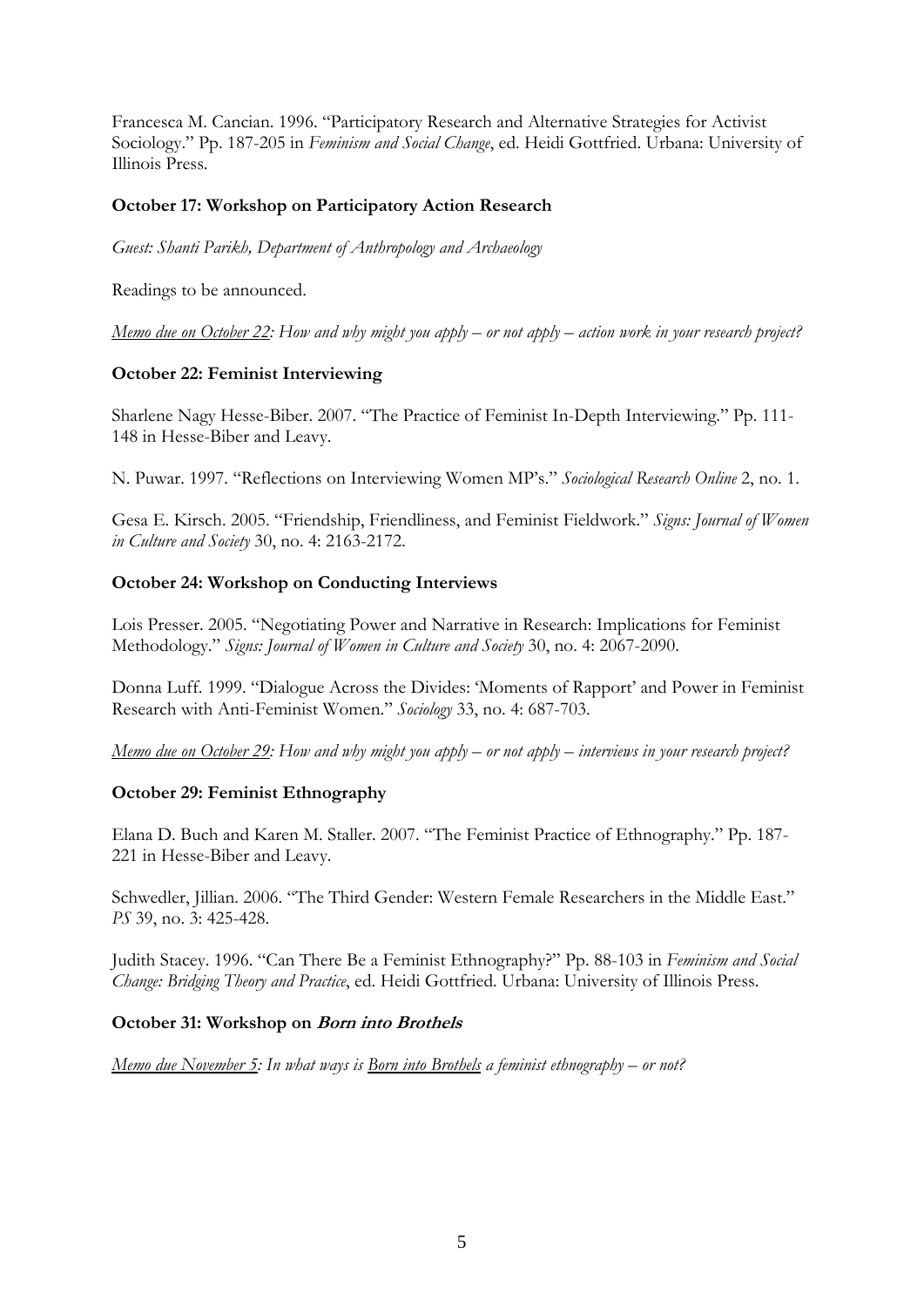### **November 5: Feminist Archive and Internet Research**

Leila J. Rupp. 1997. "How Wide the Circle of the Feminist 'We.'" Pp. 130-155 and 268-276 in *Worlds of Women: The Making of An International Women's Movement*. Princeton: Princeton University Press.

Bettina Aptheker. 2002-2003. "Red Feminism: A Personal and Historical Reflection." Science & *Society* 66, no. 4: 519-526.

Clare Madge and Henrietta O'Connor. 2002. "On-line with E-mums: Exploring the Internet as a Medium for Research." *Area* 34, no. 1: 92-102.

#### **November 7: Workshop on Archival Research**

#### *Guest: Andrea Friedman, Department of History*

Freedman, Estelle B. 1998. "'The Burning of Letters Continues': Elusive Identities and the Historical Construction of Sexuality." *Journal of Women's History* 9, no. 4: 1-11.

Scott, Joan and Linda Gordon. 1990. "Book Reviews: Heroes of the Own Lives, Gender and the Politics of History." *Signs: Journal of Women in Culture and Society* 15, no. 4: 848-860.

*Memo due on November 12: How and why might you employ – or not employ – archives in your research project?*

#### **November 12: Feminist Surveys and Statistical Analyses**

Kathi Miner-Rubino and Toby Epstein Jayaratne. 2007. "Feminist Survey Research." Pp. 293- 325 in Hesse-Biber and Leavy.

Joyce McCarl Nielsen, Robyn Marschke, Elisabeth Sheff, and Patricia Rankin. 2005. "Vital Variables and Gender Equity in Academe: Confessions from a Feminist Empiricist Project." *Signs: Journal of Women in Culture and Society* 31, no. 1: 1-28.

#### **November 14: Workshop on Quantitative Techniques**

#### *\*Second section due.*

Davis, Lisa. 2007. "Best and Worst Drugs for Women." *Prevention* 59, no. 3: 166-173, 198-200.

Rosser, Phyllis. 2005. "Too Many Women in College?" *Ms. Magazine* 15, no. 3: 42-45.

*Memo due on November 26: How and why might you employ – or not employ – quantitative methods in your research project?*

#### **November 19: Workshop on Kinsey**

*Memo due on November 26: What does Kinsey suggest about the use of surveys for analyzing human sexuality?*

#### **November 21: NO CLASS, THANKSGIVING BREAK**